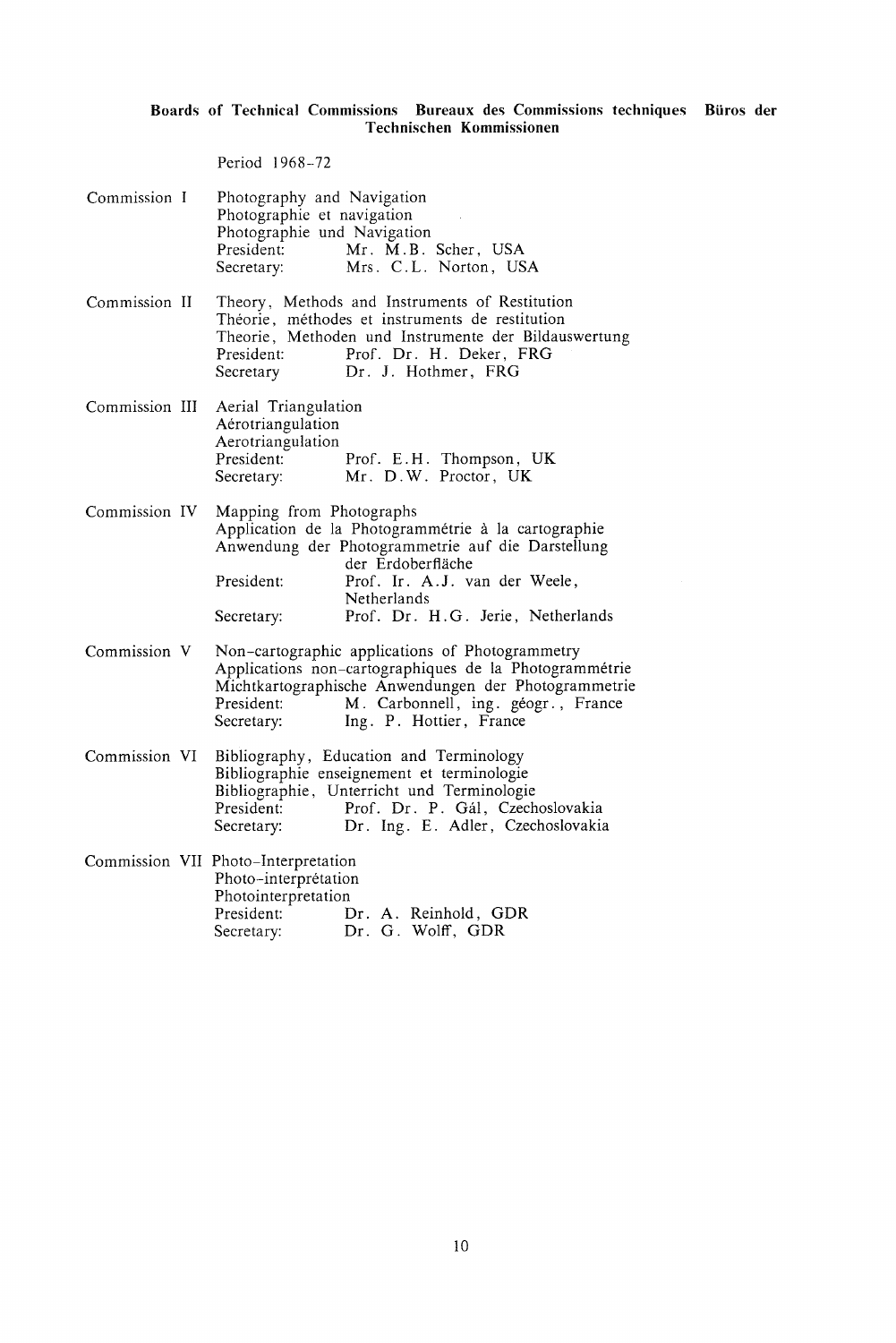|              | Working Groups 1968-1972 - Groupes de travail 1968-1972 - Arbeitsgruppen 1968-1972                                                                    |                                                                                                                       |  |  |  |
|--------------|-------------------------------------------------------------------------------------------------------------------------------------------------------|-----------------------------------------------------------------------------------------------------------------------|--|--|--|
| Commission I | "Modulation Transfer Functions",<br>"Remote Sensing",                                                                                                 | Chairman: Dr. E. Welander (Sweden)<br>Chairman: Dr. P.M. Fagundes (Brazil)                                            |  |  |  |
|              | Commission II 2"Standard Tests for Photogrammetric Instruments",<br>3"Automated and Analytical Instruments",                                          | Chairman: M. Döhler (FRG)<br>Chairman: G.G. Lorenz (USA)                                                              |  |  |  |
|              | Commission III "Experimental Research on Block Triangulation",                                                                                        | Chairmen: J.M. Anderson and E.H. Ramey (USA)                                                                          |  |  |  |
|              | Commission IV "Photogrammetry in Highway Design",<br>3"Contribution of Photogrammetry to Automated Data Processing",                                  | Chairman: Dr. C.O. Ternryd (Sweden)<br>Chairman: B. Dubuisson (France)                                                |  |  |  |
|              | Commission V 1"Close-Range Photogrammetric Systems",<br>2"Non-Conventional Photography",<br>3"Analytical Methods in Non-Cartographic Photogrammetry", | Chairman: Prof. Dr. H.M. Karara (USA)<br>Chairman: Dr. T. Oshima (Japan)<br>Chairman: Prof. Dr.Ing. K. Linkwitz (FRG) |  |  |  |
|              | Commission VI "Education", Chairman: Dr. A.J. Brandenberger (Canada)<br>"History", Chairman: Dr. K.G. Löfström (Finland)                              |                                                                                                                       |  |  |  |
|              | Commission VII "Inventory of Vegetation Damage",<br>"Experimental Research in Photo-Interpretation",                                                  | Chairman: Dr. G. Wolff (GDR)<br>Chairman: Dr. H. Schmidt-Falkenberg (FRG)                                             |  |  |  |

## Inter-Commission Working Groups - Groupes de travail inter-commissions - Inter-Kommission-Arbeitsgruppen

Commissions IV , VII

Chairman: Prof. Dr. H. G. Jerie (Netherlands)